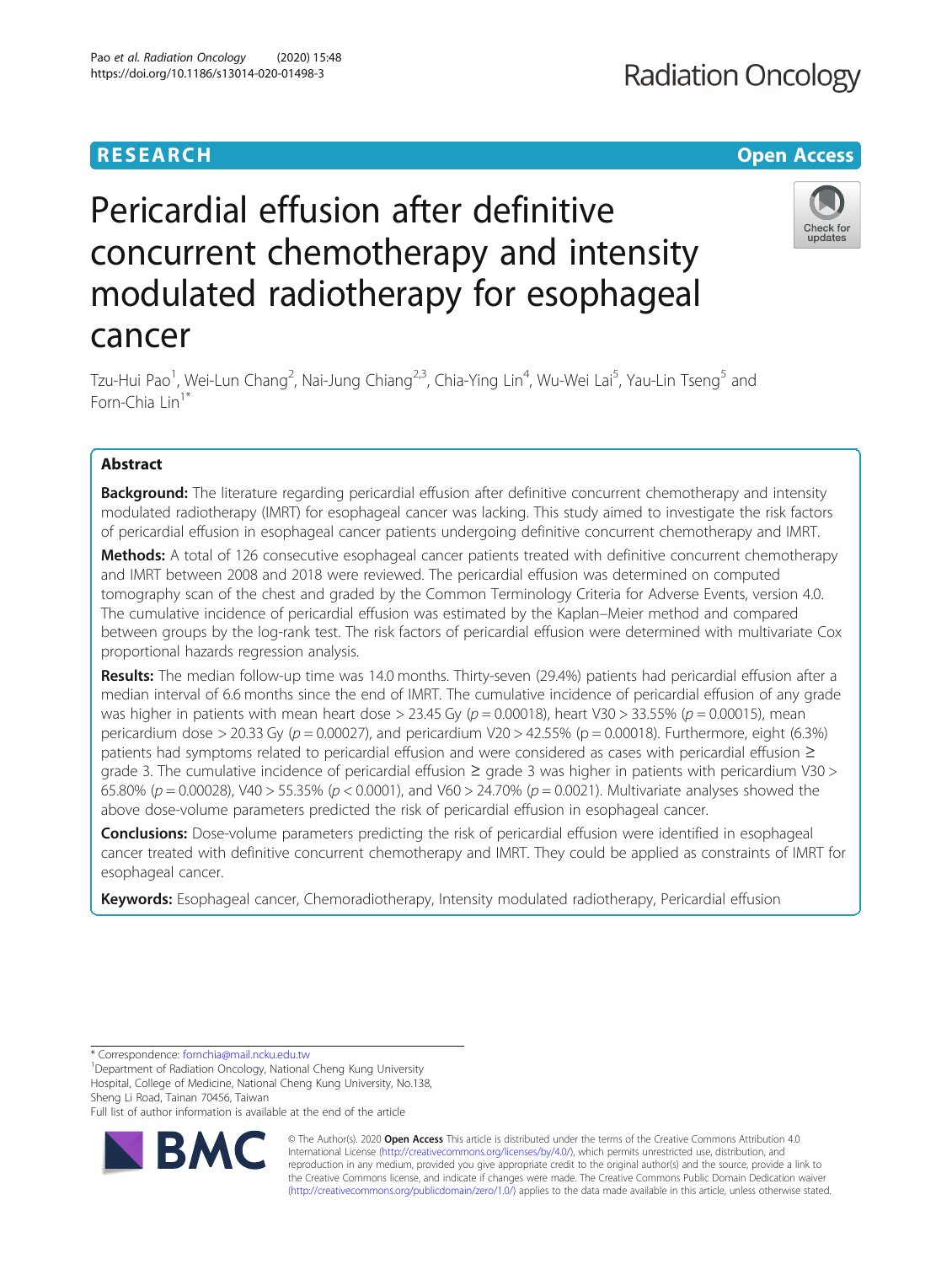# Introduction

Esophageal cancer is the sixth leading cause of cancerrelated death globally [\[1](#page-8-0)]. Definitive concurrent chemoradiotherapy (CCRT) is the standard care for locally advanced esophageal cancer [\[2](#page-8-0)–[4](#page-8-0)]. Aside from survival and disease control, treatment adverse events are concerns in patients undergoing CCRT.

Pericardial effusion has been recognized as the most common late cardiac toxicity in esophageal cancer patients treated by CCRT [\[5](#page-8-0), [6](#page-8-0)]. According to retrospective studies in which three-dimensional conformal radiotherapy (3DCRT) was utilized with concurrent chemotherapy for esophageal cancer  $[7-10]$  $[7-10]$  $[7-10]$  $[7-10]$  $[7-10]$ , the prevalence of pericardial effusion after CCRT was 27.7–52.2%. Grade 3 or higher pericardial effusion, which was considered clinically more important, was observed in 3.7–16% patients [[5,](#page-8-0) [7](#page-8-0), [9,](#page-8-0) [11](#page-8-0)–[13\]](#page-8-0). However, the prevalence and risk factors of pericardial effusion in esophageal cancer patients receiving concurrent chemotherapy and intensity modulated radiotherapy (IMRT) remain largely unknown.

In this study, we analyzed a single-institution cohort of esophageal cancer patients treated by definitive CCRT with IMRT technique. The prevalence and predictors of pericardial effusion were investigated. Moreover, we reported the clinical course of pericardial effusion which was less depicted in the literature.

# Methods

# Patients and study design

This study was approved by the institutional review board of our hospital. Patients with primary esophageal cancer treated by definitive CCRT at our institution between 2008 and 2018 were reviewed. They were recruited on the basis of criteria as follows: newly pathologically confirmed esophageal cancer without distant metastasis, no past history of thoracic radiotherapy, no pericardial effusion before CCRT, CCRT via IMRT and conventional fractionation with dose  $\geq 50$  Gy, and follow-up after CCRT ≥ 3 months. Pre-existing cardio-pulmonary diseases other than pericardial effusion did not serve as selection criteria of patients in the current research. The pre-treatment evaluation of esophageal cancer included esophagogastroduodenoscopy, endoscopic ultrasonography, computed tomography (CT) of the chest and abdomen, and bone scan. The clinical stage was classified according to the seventh edition of the American Joint Committee on Cancer staging system.

# Definitive concurrent chemoradiotherapy

All patients received a standard definitive CCRT protocol for esophageal cancer with IMRT technique. The simulation CT scan was acquired at 5 mm slice thickness and transferred to Eclipse treatment planning system (Varian Medical Systems). The gross tumor volume (GTV) consisted of GTV of the primary (GTVp) and GTV of lymph nodes (GTVn). The clinical target volume (CTV) 1 included GTVp with a 5-cm craniocaudal and 1-cm radial margin along the esophagus, and GTVn with a 1-cm margin. The CTV 2 included GTVp with a 2-cm craniocaudal and 1-cm radial margin along the esophagus, and GTVn with a 1-cm margin. Representative images of target volume delineation were shown (Additional file [1:](#page-8-0) Fig. S1). The planning target volume (PTV) was generated by expanding 1 cm around the GTV and CTV in all directions. Radiotherapy was performed with sliding window IMRT at fixed gantry angles. A daily dose of 1.8–2 Gy was used with five fractions per week through 6 or 10-MV photons from a linear accelerator. CTV 1 and CTV 2 with the relevant PTV were sequentially treated to 36 and 50–50.4 Gy, respectively. Thereafter, GTV with the relevant PTV was boosted up to 66–66.6 Gy if dose constraints of the organs at risk could be met. Normal tissue-dose constraints included spinal cord (50 Gy to 5 cm), heart (50 Gy to one-third of the heart volume,  $V50 < 33$ %), lung (20 Gy to one-third of the lung volume,  $V20 < 33\%$ ), stomach (55 Gy to any part of the stomach volume,  $D_{\text{max}}$  < 50 Gy), and liver (35 Gy to one-half of the liver volume, V35 < 50%). During radiation treatment, concurrent chemotherapy and supportive therapy were given.

### Dosimetric analysis

The heart was delineated manually on each axial slice of simulation CT scan. The superior aspect began from the level of the inferior border of the pulmonary artery passing the midline and extended inferiorly to the cardiac apex [[14](#page-8-0)]. The pericardium was defined according to the RTOG Contouring Atlases for Organs at Risk in Thoracic Radiation Therapy  $[15]$  $[15]$  $[15]$ , and was generally a sac with a 3mm thickness around the heart and the root of great vessels [[16](#page-8-0)]. Dose volume histogram of the heart and pericardium were subsequently generated using the treatment planning system. We calculated the following dosevolume parameters of the heart or pericardium: maximal dose, mean dose, and the percent volumes receiving doses  $≥ 5$  Gy (V5),  $≥ 10$  Gy (V10),  $≥ 20$  Gy (V20),  $≥ 30$  Gy (V30), ≥ 40 Gy (V40), ≥ 50 Gy (V50), and ≥ 60 Gy (V60).

# Evaluation of pericardial effusion

Follow-up evaluations included clinical examinations, esophagogastroduodenoscopy, and CT scan of the chest at 1 month after CCRT and then every 3–6 months. In addition, electrocardiography, echocardiogram, and other cardiovascular evaluations were arranged as clinically indicated. The pericardial effusion was determined on CT scan of the chest and graded by the Common Terminology Criteria for Adverse Events, version 4.0. Accordingly, symptomatic effusion was defined as effusion ≥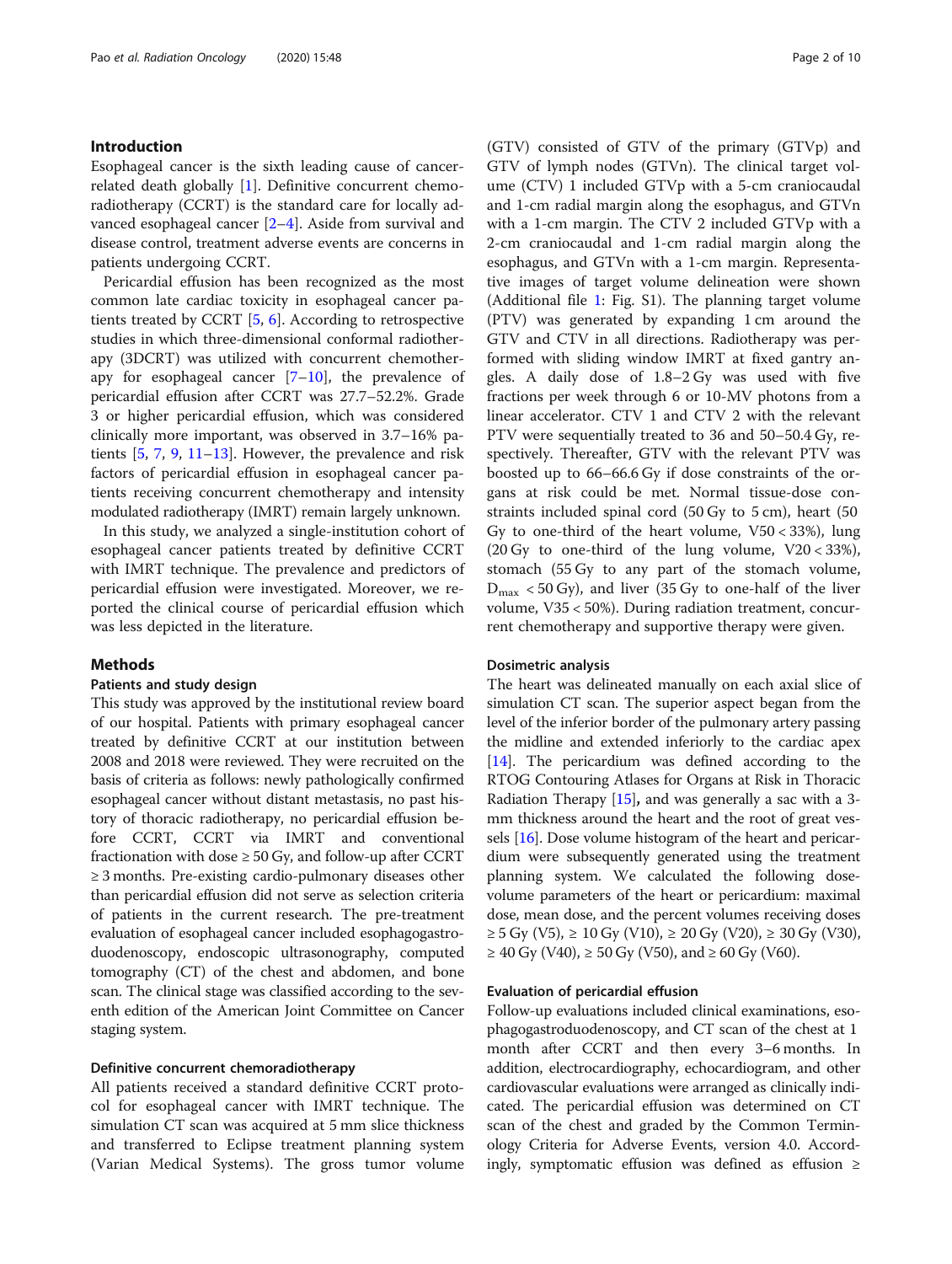grade 3. To elucidate the clinical course of pericardial effusion, clinical symptoms and signs, CT images, electrocardiograms, echocardiograms, managements for pericardial effusion, and outcomes were reviewed.

# Statistical analysis

The data cutoff date was June 26, 2019. The time to development of pericardial effusion was defined as the interval from the end of IMRT to the first identification of pericardial effusion. Patients without pericardial effusion were censored at the last follow-up or death. The cumulative incidence of pericardial effusion was estimated by the Kaplan–Meier method and compared between groups by the log-rank test. More specifically, the optimal cut-off value of each dose-volume parameter was selected based on the receiver operating characteristic curve and Youden's index. The variables that showed a trend in univariate analysis  $(p < 0.1)$  were used in a multivariate Cox proportional hazards regression analysis. A  $p$ -value  $< 0.05$ was considered statistically significant. Statistical analyses were performed with SPSS version 22.0 software and R version 3.5.1 for Windows.

# Results

# Characteristics of the enrolled patients

Of the 204 patients reviewed, 126 patients matched the recruitment criteria while 78 patients were excluded from the analysis with reasons as follows: stage IV ( $n = 21$ ), radiation dose  $\langle 50 \text{ Gy } (n = 23)$ , post-CCRT follow-up  $\langle 3 \rangle$ months  $(n = 32)$ , and use of 3DCRT technique  $(n = 23)$ . Table [1](#page-3-0) summarized demographic and clinical characteristics of the enrolled 126 patients. Seven (5.6%) patients had a history of cardiovascular disease (2 coronary artery disease, 3 congestive heart failure, 1 aortic valve infectious endocarditis after valve replacement, and 1 arrhythmia). The median radiation dose was 61.2 Gy (range, 50–66.6 Gy). Fluoropyrimidine-based chemotherapy regimens were used in 118 (93.7%) patients. Most patients received either cisplatin (25 mg/m<sup>2</sup>) plus fluorouracil (1000 mg/m<sup>2</sup>) given intravenously every week or cisplatin  $(20 \text{ mg/m}^2)$ daily, on day  $1-4$ ) plus fluorouracil (800 mg/m<sup>2</sup> daily, on day 1–4) given intravenously every 4 weeks. Other regimens were utilized at the discretion of physicians (Additional file [2:](#page-8-0) Table S1). Furthermore, during CCRT, enteral nutrition support was given via nasogastric, percutaneous endoscopic gastrostomy, and feeding jejunostomy tubes in nine (7.1%), 11 (8.7%), and 17 (13.5%) patients, respectively. Medications for emesis or pain as well as intravenous hydration were given as clinically indicated.

# Clinical characteristics and dose-volume parameters associated with pericardial effusion of any grade

The median follow-up was 14.0 months (range, 3.1– 107.7). Pericardial effusion was identified in 37 (29.4%) patients after a median interval of 6.6 months (range, 0.46–55.0) from the end of IMRT. Tumor location and 14 dose-volume parameters were associated with the development of pericardial effusion in univariate analyses (Tables [1](#page-3-0) and [2](#page-4-0)). Body mass index, body surface area, and other clinicopathologic features did not correlate with the appearance of pericardial effusion (Table [1](#page-3-0)). In addition, the heart was in direct contact with CTV in 97 (77.0%) patients, thereby the distance between CTV and the heart being zero. For the remaining 29 cases, the distance between CTV and the heart was  $< 1$  cm,  $1 - 2$  cm, and > 2 cm in 13 (10.3%), eight (6.3%), and eight (6.3%) patients, respectively. The distance between CTV and the heart was not associated with the development of pericardial effusion ( $p = 0.107$ ). Multivariate analyses showed the dose-volume parameters were the independent risk factors for pericardial effusion of any grade (Table [3](#page-4-0), Additional file [3:](#page-8-0) Table S2, and Additional file [4:](#page-8-0) Table S3). According to the values of hazard ratios (Table [3\)](#page-4-0), we selected mean heart dose, heart V30, mean pericardium dose, and pericardium V20 as representative dose-volume parameters. The cumulative incidence of pericardial effusion of any grade was higher in patients with mean heart dose > 23.45 Gy ( $p = 0.00018$ , Fig. [1a](#page-5-0)), heart V30 > 33.55% ( $p = 0.00015$  $p = 0.00015$  $p = 0.00015$ , Fig. 1b), mean pericardium dose > 20.33 Gy ( $p = 0.00027$ , Fig. [1](#page-5-0)c), and pericardium  $V20 > 42.55\%$  (p = 0.000[1](#page-5-0)8, Fig. 1d).

# Dose-volume parameters associated with grade 3 or higher pericardial effusion

Among 37 patients with pericardial effusion, 29 patients were asymptomatic during follow-up. Eight patients had symptoms related to pericardial effusion after a median interval of 7.4 months (range, 0.46–32.92) from the end of IMRT and were regarded as cases with pericardial effusion  $\ge$  grade 3 (Fig. [2\)](#page-6-0). The cumulative incidence of pericardial effusion  $\geq$  grade 3 was higher in patients with heart  $V60 > 26.00\%$  ( $p = 0.0073$ , Fig. [3a](#page-7-0)), pericardium  $V30 > 65.80\%$  ( $p = 0.00028$ , Fig. [3b](#page-7-0)), pericardium  $V40 >$ 55.35% ( $p < 0.0001$ , Fig. [3c](#page-7-0)), and pericardium V60 > 24.70%  $(p = 0.0021,$  Fig. [3d](#page-7-0)). Multivariate analyses showed pericardium V30, V40, and V60 were independent predictors of pericardial effusion  $\ge$  grade [3](#page-4-0) (Table 3 and Additional file [5](#page-8-0): Table S4).

# Clinical course of pericardial effusion

Figure [2](#page-6-0)b showed the clinical course of pericardial effusion ≥ grade 3. All patients with pericardial effusion ≥ grade 3 presented with dyspnea. Four patients also had orthopnea, lower limbs edema, palpitation, or chest pain (Additional file [6](#page-8-0): Table S5). Representative images of pericardial effusion were shown in Additional file [7](#page-8-0): Fig. S2. The symptoms were considered related to pericardial effusion as the onset of the symptoms coincided with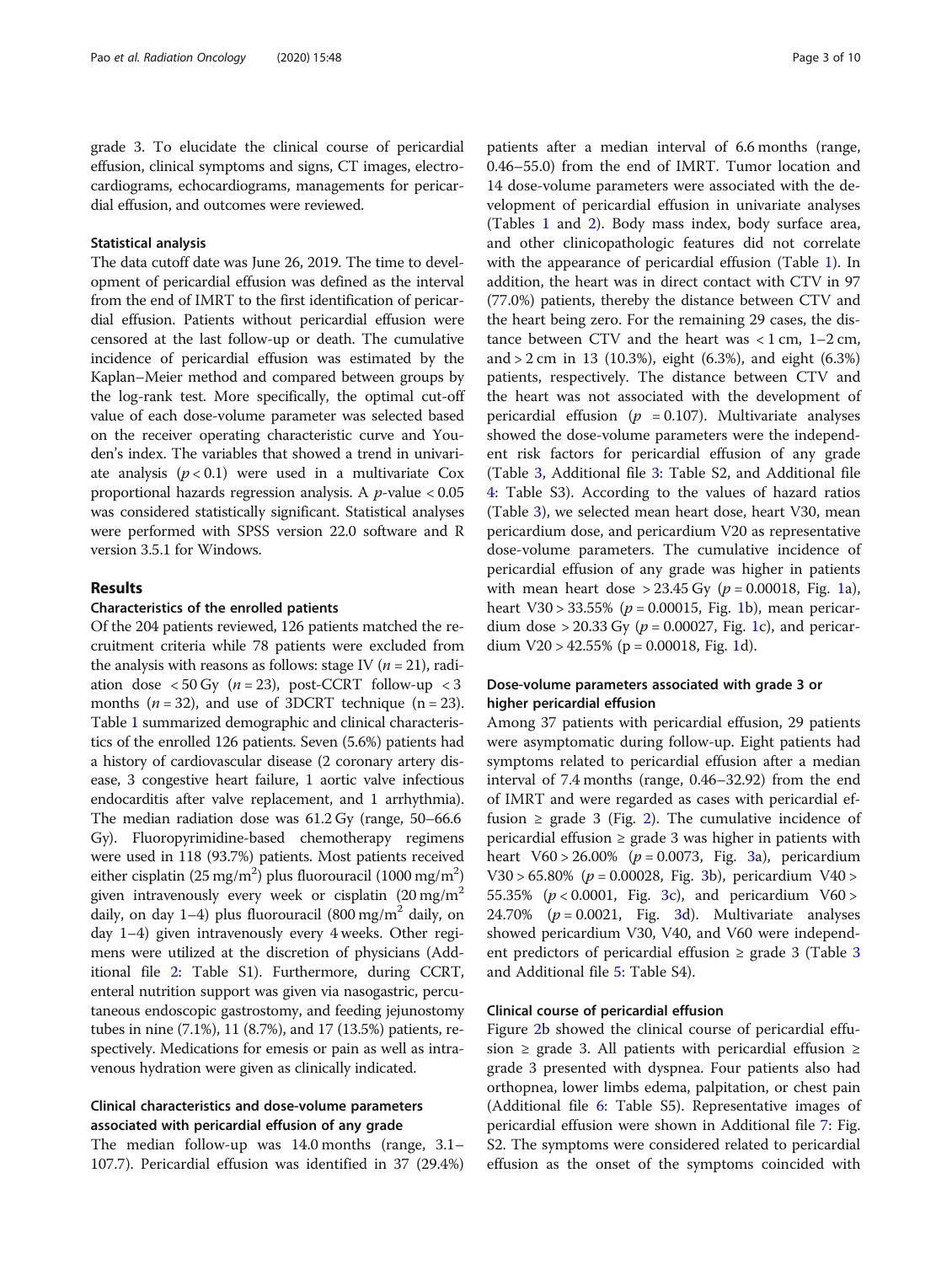# <span id="page-3-0"></span>Table 1 Demographic and Clinical Characteristics of Patients at Baseline

| Characteristic                                                                      | No. of patients (%)                     | Univariate analysis <sup>a</sup> P value |
|-------------------------------------------------------------------------------------|-----------------------------------------|------------------------------------------|
| Age (years)                                                                         |                                         |                                          |
| Median (Range)                                                                      | 56.5 (34-81)                            |                                          |
| $\leq 56$ : > 56                                                                    | 63 (50): 63 (50)                        | .293                                     |
| Gender                                                                              |                                         |                                          |
| Male: Female                                                                        | 121 (96.0): 5 (4.0)                     | .077                                     |
| Body mass index                                                                     |                                         |                                          |
| Median (Range)                                                                      | 21.4 (15.5-30.0)                        |                                          |
| $\leq$ 21.4: > 21.4                                                                 | 64 (50.8): 62 (49.2)                    | .721                                     |
| Body surface area                                                                   |                                         |                                          |
| Median (Range)                                                                      | $1.65(1.3-2.1)$                         |                                          |
| $\leq 1.65$ : > 1.65                                                                | 66 (52.4): 60 (47.6)                    | .784                                     |
| Eastern Cooperative Oncology Group performance status                               |                                         |                                          |
| 0: 1: 2: 3                                                                          | 12 (9.5): 98 (77.8): 15 (11.9): 1 (0.8) | .539                                     |
| Stage                                                                               |                                         |                                          |
| $\mathop{\rm l\mskip-4mu l\mskip-4mu l}$ . $\mathop{\rm l\mskip-4mu l\mskip-4mu l}$ | 2 (1.6): 10 (7.9): 114 (90.5)           | .600                                     |
| Tumor location                                                                      |                                         |                                          |
| U: M: L                                                                             | 51 (40.5): 30 (23.8): 20 (15.9)         | .001                                     |
| $\mathsf{U}+\mathsf{M}$                                                             | 9(7.1)                                  |                                          |
| $U + M + L$                                                                         | 1(0.8)                                  |                                          |
| $M + L$                                                                             | 15 (11.9)                               |                                          |
| Histology                                                                           |                                         |                                          |
| Squamous cell carcinoma                                                             | 121 (96.0)                              | .508                                     |
| Adenocarcinoma                                                                      | 3(2.4)                                  |                                          |
| Poorly differentiated carcinoma                                                     | 2(1.6)                                  |                                          |
| Smoking                                                                             |                                         |                                          |
| Yes: No                                                                             | 114 (90.5): 12 (9.5)                    | .350                                     |
| Alcohol                                                                             |                                         |                                          |
| Yes: No                                                                             | 115 (91.3): 11 (8.7)                    | .094                                     |
| Hypertension                                                                        |                                         |                                          |
| Yes: No                                                                             | 25 (19.8): 101 (80.2)                   | .418                                     |
| Diabetes                                                                            |                                         |                                          |
| Yes: No                                                                             | 15 (11.9): 111 (88.1)                   | .582                                     |
| Cardiovascular disease                                                              |                                         |                                          |
| Yes: No                                                                             | 7 (5.6): 119 (94.4)                     | .097                                     |
| Radiation dose (Gray)                                                               |                                         |                                          |
| Median (range)                                                                      | 61.2 (50-66.6)                          |                                          |
| $\leq 60$ : > 60                                                                    | 52 (41.3): 74 (58.7)                    | .238                                     |
| Chemotherapy regimen                                                                |                                         |                                          |
| Fluoropyrimidine-based                                                              | 118 (93.7)                              | .900                                     |
| Taxane-based                                                                        | 4(3.2)                                  |                                          |
| Others                                                                              | 4(3.2)                                  |                                          |

Abbreviations: *L* lower thoracic esophagus, M middle thoracic esophagus, U upper thoracic esophagus<br><sup>a</sup>Univariate analysis of patients' characteristics associated with pericardial effusion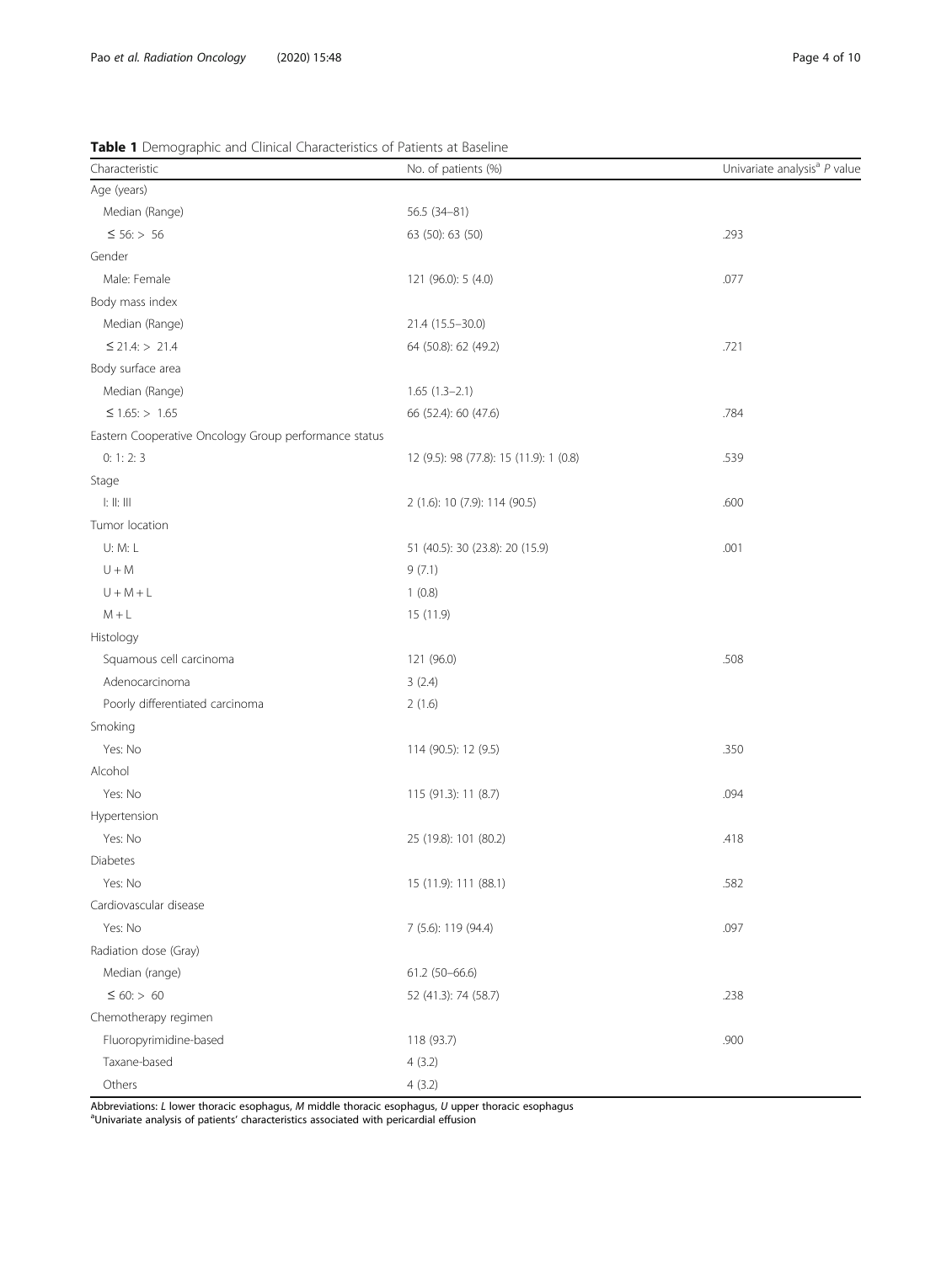| Parameters   | Pericardial effusion of any grade |           |                      | Pericardial effusion $\geq$ Grade 3 |           |                            |
|--------------|-----------------------------------|-----------|----------------------|-------------------------------------|-----------|----------------------------|
|              | Cutoff                            | $P$ value | HR (95% CI)          | Cutoff                              | $P$ value | HR (95% CI)                |
| Heart        |                                   |           |                      |                                     |           |                            |
| Maximal (Gy) | 67.24                             | 0.239     | 1.485 (0.769-2.870)  | 55.24                               | 0.222     | 3.695 (0.453-30.128)       |
| Mean (Gy)    | 23.45                             | 0.001     | 5.876 (2.068-16.697) | 30.99                               | 0.133     | 81.645 (0.260-25,636.991)  |
| V5(%)        | 76.55                             | 0.002     | 4.585 (1.776-11.835) | 92.00                               | 0.126     | 93.028 (0.281-30,852.401)  |
| V10(%)       | 68.15                             | 0.001     | 4.739 (1.837-12.224) | 84.20                               | 0.134     | 81.108 (0.258-25,461.652)  |
| V20(%)       | 50.70                             | 0.001     | 6.942 (2.118-22.753) | 73.90                               | 0.137     | 77.714 (0.251-24,062.690)  |
| V30(%)       | 33.55                             | 0.001     | 7.235 (2.204-23.749) | 57.45                               | 0.130     | 85.917 (0.268-27,518.745)  |
| V40(%)       | 27.90                             | 0.001     | 4.283 (1.864-9.841)  | 31.90                               | 0.137     | 77.772 (0.251-24,088.957)  |
| V50(%)       | 10.55                             | 0.002     | 3.797 (1.653-8.723)  | 10.95                               | 0.161     | 60.587 (0.195-18,812.141)  |
| V60(%)       | 9.30                              | 0.054     | 1.909 (0.988-3.690)  | 26.00                               | 0.021     | 7.133 (1.343-37.891)       |
| Pericardium  |                                   |           |                      |                                     |           |                            |
| Maximal (Gy) | 55.14                             | 0.198     | 1.673 (0.764-3.663)  | 53.97                               | 0.406     | 27.314 (0.011-66,655.501)  |
| Mean (Gy)    | 20.33                             | 0.001     | 5.623 (1.981-15.958) | 30.18                               | 0.131     | 85.491 (0.267-27,370.316)  |
| V5(%)        | 84.50                             | 0.001     | 3.758 (1.709-8.262)  | 89.15                               | 0.128     | 89.096 (0.275-28,826.399)  |
| V10(%)       | 48.50                             | 0.003     | 6.135 (1.876-20.066) | 82.65                               | 0.116     | 119.578 (0.305-46,932.571) |
| V20(%)       | 42.55                             | 0.001     | 6.997 (2.141-22.863) | 71.55                               | 0.120     | 109.854 (0.295-40,886.708) |
| V30(%)       | 33.35                             | 0.001     | 5.569 (1.961-15.817) | 65.80                               | 0.008     | 17.537 (2.137-143.927)     |
| V40(%)       | 28.90                             | < 0.001   | 4.120 (1.868-9.086)  | 55.35                               | < 0.001   | 19.316 (3.711-100.530)     |
| V50(%)       | 21.45                             | < 0.001   | 4.262 (2.086-8.708)  | 16.10                               | 0.151     | 66.216 (0.215-20,359.365)  |
| V60(%)       | 11.10                             | 0.066     | 1.838 (0.961-3.514)  | 24.70                               | 0.011     | 9.324 (1.676-51.885)       |

<span id="page-4-0"></span>Table 2 Univariate Analysis of Dose-volume Variables Associated with Pericardial Effusion

Abbreviations: Gy gray, Vx percentage of the heart or pericardium volume receiving more than x gray

| Parameters  | Pericardial effusion of any grade |                       | Pericardial effusion ≥ Grade 3 |                        |  |
|-------------|-----------------------------------|-----------------------|--------------------------------|------------------------|--|
|             | $P$ value                         | HR (95% CI)           | $P$ value                      | HR (95% CI)            |  |
| Heart       |                                   |                       |                                |                        |  |
| Mean (Gy)   | < 0.001                           | 9.792 (2.930-32.724)  | <b>NA</b>                      | <b>NA</b>              |  |
| V5(%)       | 0.001                             | 6.670 (2.172-20.481)  | <b>NA</b>                      | <b>NA</b>              |  |
| V10(%)      | 0.001                             | 7.292 (2.370-22.439)  | <b>NA</b>                      | <b>NA</b>              |  |
| V20(%)      | < 0.001                           | 10.681 (2.844-40.111) | <b>NA</b>                      | <b>NA</b>              |  |
| V30(%)      | < 0.001                           | 10.813 (2.897-40.360) | <b>NA</b>                      | <b>NA</b>              |  |
| V40(%)      | < 0.001                           | 7.191 (2.487-20.796)  | <b>NA</b>                      | <b>NA</b>              |  |
| V50(%)      | 0.002                             | 4.977 (1.790-13.842)  | <b>NA</b>                      | <b>NA</b>              |  |
| V60(%)      | 0.363                             | 1.407 (0.674-2.937)   | 0.055                          | 5.495 (0.967-31.234)   |  |
| Pericardium |                                   |                       |                                |                        |  |
| Mean (Gy)   | < 0.001                           | 9.597 (2.850-32.310)  | <b>NA</b>                      | <b>NA</b>              |  |
| V5(%)       | 0.001                             | 6.408 (2.194-18.713)  | <b>NA</b>                      | <b>NA</b>              |  |
| V10(%)      | 0.001                             | 8.507 (2.271-31.863)  | <b>NA</b>                      | <b>NA</b>              |  |
| V20(%)      | < 0.001                           | 10.324 (2.780-38.343) | <b>NA</b>                      | <b>NA</b>              |  |
| V30(%)      | 0.001                             | 8.269 (2.503-27.319)  | 0.010                          | 32.309 (2.311-451.777) |  |
| V40 (%)     | < 0.001                           | 7.064 (2.430-20.540)  | 0.005                          | 16.715 (2.307-121.093) |  |
| V50(%)      | 0.001                             | 5.312 (1.977-14.274)  | <b>NA</b>                      | <b>NA</b>              |  |
| V60(%)      | 0.349                             | 1.406 (0.689-2.868)   | 0.025                          | 7.545 (1.293-44.011)   |  |

Variables taken into account in multivariate analysis included gender, tumor location, use of alcohol, cardiovascular disease and one of dose-volume parameters Abbreviations: Gy gray, NA not applicable, Vx percentage of the heart or pericardium volume receiving more than x gray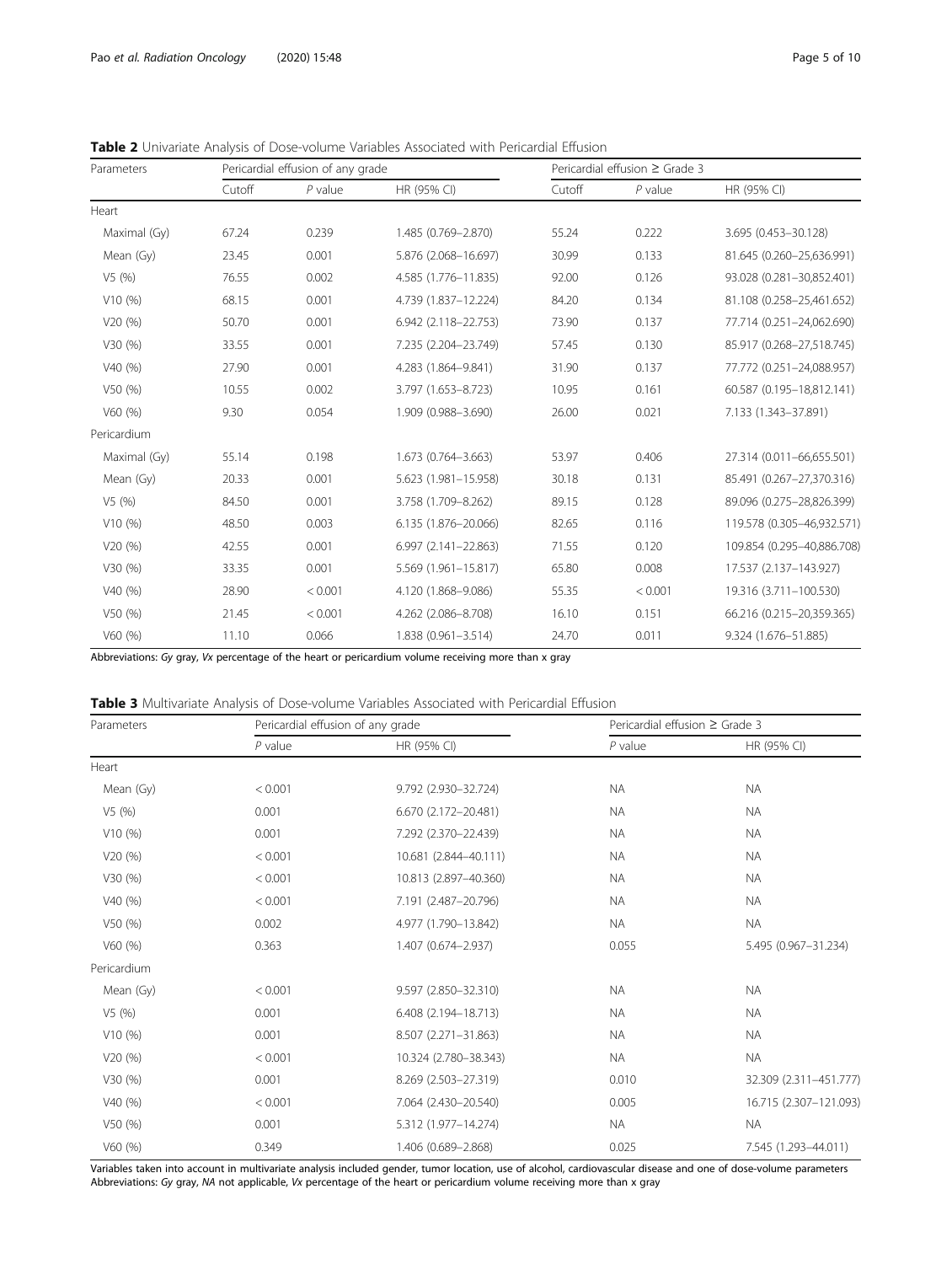<span id="page-5-0"></span>

the development or increase of pericardial effusion. In addition, large pericardial effusion with right sided cardiac chamber collapse was disclosed on echocardiograms in six of eight symptomatic patients (Additional file [6](#page-8-0): Table S5). These findings of echocardiograms further supported that the symptoms were related to pericardial effusion. On the other hand, with regard to the symptoms, etiologies other than pericardial effusion were also taken into considerations, properly evaluated, and individually managed. For example, pleural effusion was noted in five of eight symptomatic patients and considered as a possible coexisting cause of dyspnea (Additional file [6:](#page-8-0) Table S5). However, the presence of pleural effusion and other potential etiologies did not exclude the significant contribution of pericardial effusion to the symptoms. Accordingly, we recorded the pleural effusion of eight symptomatic patients as an adverse event ≥ grade 3. Furthermore, the symptoms were relieved after pericardial window and conservative treatment in one and two patients, respectively. But dyspnea persisted after conservative management in one, pericardiocentesis in two, and pericardial window in two patients. All patients with pericardial effusion  $\geq$  grade 3 died at data cutoff date, due to oropharyngeal cancer in one and esophageal cancer progression in seven patients.

# **Discussion**

The present study analyzed 126 esophageal cancer patients undergoing definitive CCRT with IMRT technique. Pericardial effusion of any grade developed in 37 (29.4%) patients after a median interval of 6.6 months from the end of CCRT. Among them, eight patients became symptomatic during follow-up and were regarded as cases with pericardial effusion  $\geq$  grade 3. Dosevolume parameters of heart and pericardium influencing the cumulative incidence of pericardial effusion were identified by multivariate analyses.

Prior studies have reported pericardial effusion after CCRT for esophageal cancer  $[5, 7–10, 12, 13, 16]$  $[5, 7–10, 12, 13, 16]$  $[5, 7–10, 12, 13, 16]$  $[5, 7–10, 12, 13, 16]$  $[5, 7–10, 12, 13, 16]$  $[5, 7–10, 12, 13, 16]$  $[5, 7–10, 12, 13, 16]$  $[5, 7–10, 12, 13, 16]$  $[5, 7–10, 12, 13, 16]$  $[5, 7–10, 12, 13, 16]$  $[5, 7–10, 12, 13, 16]$  $[5, 7–10, 12, 13, 16]$ . Notably, several key factors differentiated our data from previously published ones. To begin with, IMRT was utilized in the present study while 3DCRT was used in the previous researches. To the best of authors' knowledge, we were the first to report the pericardial effusion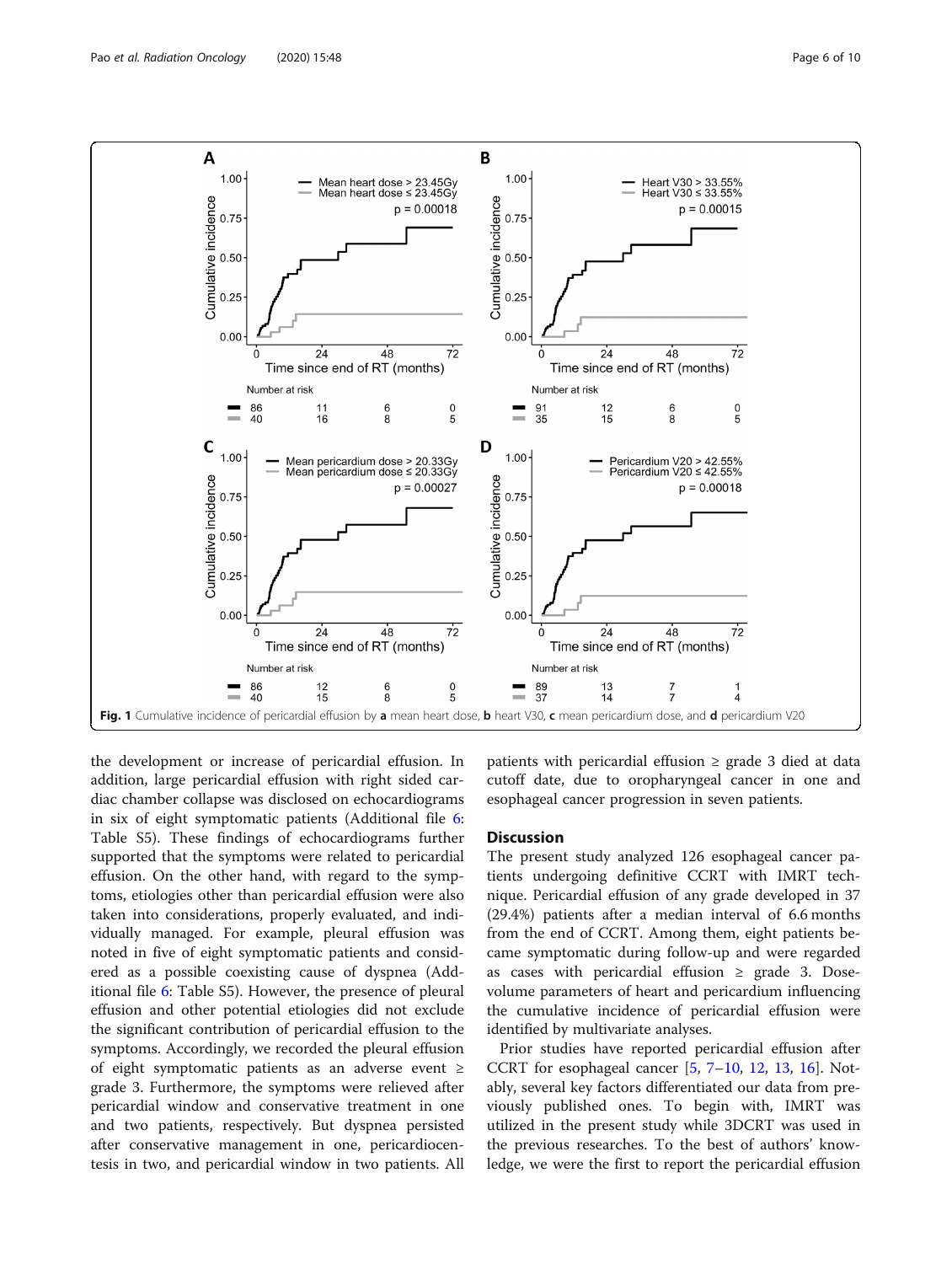<span id="page-6-0"></span>

in esophageal cancer patients treated by definitive concurrent chemotherapy and IMRT. In terms of the prevalence of pericardial effusion, IMRT was comparable to 3DCRT. In addition, previous studies examined the risk factors of either pericardial effusion of any grade or those  $\geq$  grade 3. More comprehensively, the present study investigated factors independently influencing the cumulative incidence of both pericardial effusion of any grade and those  $\geq$  grade 3 by multivariate analyses. The identified risk factors in the current study were similar to some of those found in the published 3DCRT cohorts. Finally, the clinical course of pericardial effusion was reported in the present study. The longitudinal change of pericardial effusion in individual patients could be more clearly viewed with the time scale.

The prevalence of pericardial effusion of any grade in the current cohort was 29.4% which was comparable to  $27.7-52.2\%$  $27.7-52.2\%$  $27.7-52.2\%$  in the literature using 3DCRT [7-[10\]](#page-8-0). These data indicated that the prevalence of pericardial effusion was not reduced by IMRT when compared to 3DCRT. In line with previously published results, we found some dose-volume parameters of heart and pericardium were the independent predictors of pericardial effusion after CCRT in esophageal cancer. For example, pericardium V30 > 46% and V20 were identified as the important parameters associated with pericardial effusion of any grade by other groups  $[8, 16]$  $[8, 16]$  $[8, 16]$  $[8, 16]$ . In the present study, pericardium V30 > 33.35% and V20 > 42.55% correlated with

the higher cumulative incidence of pericardial effusion of any grade. However, there is no consensus about which dose-volume parameter of heart or pericardium is the most reliable to predict the risk of pericardial effusion after CCRT in esophageal cancer [[7](#page-8-0)–[10](#page-8-0), [16](#page-8-0)]. Based on the values of hazard ratios in multivariate analyses, we suggested mean heart dose  $\leq$ 23.45 Gy, heart V30  $\leq$ 33.55%, mean pericardium dose ≤20.33 Gy, and pericardium V20 ≤ 42.55% as representative dose-volume constraints to reduce the risk of pericardial effusion after CCRT in esophageal cancer. On the other side, whether clinical or demographic factors served as risk factors for pericardial effusion in esophageal cancer patients receiving CCRT remained controversial [\[8](#page-8-0), [10](#page-8-0)]. Our data did not support that clinical and demographic factors significantly influenced the risk of pericardial effusion after CCRT in esophageal cancer.

In the present study, the prevalence of pericardial effusion  $\ge$  grade 3 was 6.3% and seemed not decreased by IMRT technique when compared to 3.7–16% in the cohorts using 3DCRT  $[5, 7, 9, 11-13]$  $[5, 7, 9, 11-13]$  $[5, 7, 9, 11-13]$  $[5, 7, 9, 11-13]$  $[5, 7, 9, 11-13]$  $[5, 7, 9, 11-13]$  $[5, 7, 9, 11-13]$  $[5, 7, 9, 11-13]$  $[5, 7, 9, 11-13]$  $[5, 7, 9, 11-13]$ . Three studies investigated independent risk factors affecting symptomatic radiation-induced cardiac disease in esophageal cancer patients. However, the identified factors were not specific for pericardial effusion  $[5, 9, 11]$  $[5, 9, 11]$  $[5, 9, 11]$  $[5, 9, 11]$  $[5, 9, 11]$  $[5, 9, 11]$ . On the other hand, Fukada et al. reported that pericardium mean dose > 36.5 Gy and V45 > 58% were the risk factors of pericardial effusion  $\geq$  grade 3 after CCRT for esophageal cancer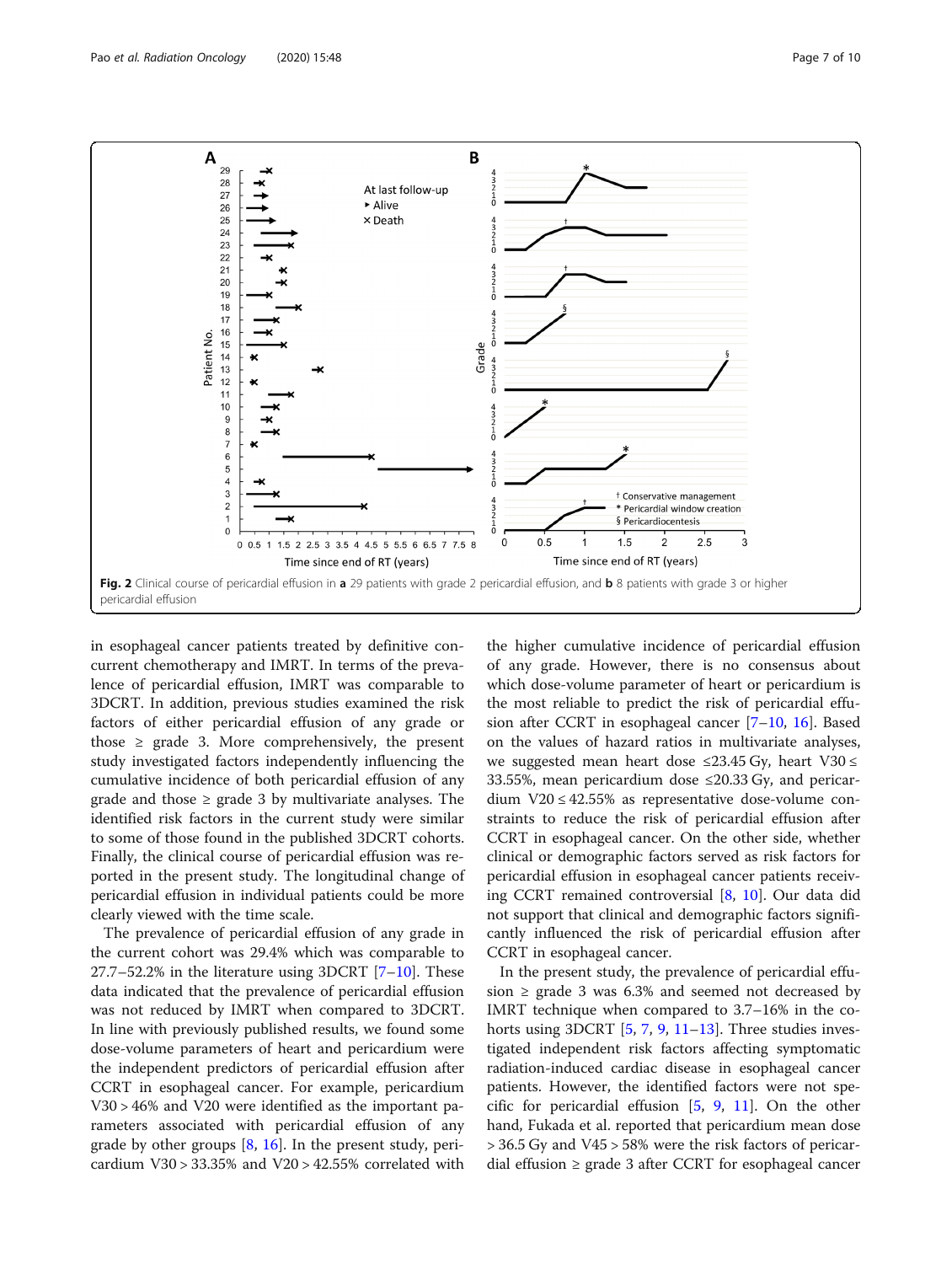<span id="page-7-0"></span>

[[7\]](#page-8-0). In the present study, multivariate analyses showed pericardium V30 > 65.8%, V40 > 55.35%, and V60 > 24.7% served as risk factors for pericardial effusion ≥ grade 3 after CCRT in esophageal cancer. Obviously, pericardium V40 > 55.35% identified by our group was quite similar to pericardium V45 > 58% reported by Fukada et al. Therefore, pericardium V40 or V45 with a cutoff value of around 55–58% could be a suitable dosevolume parameter for predicting the risk of pericardial effusion ≥ grade 3 after CCRT in esophageal cancer. Further validation with independent cohorts is warranted.

Cardiotoxicity has also been noted in patients with non-small cell lung cancer (NSCLC) treated by CCRT. Pericardial effusion was the most common cardiac event [[17,](#page-9-0) [18](#page-9-0)]. The prevalence of pericardial effusion in NSCLC was 15.2–24.2%, which was similar to that in esophageal cancer treated with CCRT. In NSCLC, some radiation dosimetric parameters were found to be prognostic factors for overall cardiac events including acute coronary syndrome, congestive heart failure, arrhythmia, cardiac arrest, valvular disease, pericardial effusion, and pericarditis, but not specific for pericardial effusion. To study risk factors of the specific cardiac adverse event is warranted in the future. In addition, when compared to 3DCRT, IMRT produced lower heart doses in NSCLC treated with CCRT [\[19\]](#page-9-0). However, whether IMRT reduced cardiac exposure to radiation in esophageal cancer could not be answered in the present research as all our patients were treated with IMRT. It would be interesting to conduct a study comparing the cardiac radiation dose between 3DCRT and IMRT cohorts.

Our study was limited by its retrospective research design and all potential inherent biases. In addition, we did dosimetric analyses based on planning CT scan and without consideration of cardiac physiological motion. Errors of estimation would exist under such circumstance but seemed unable to be corrected to date. Moreover, heterogeneous results among our and other similar studies possibly in part derived from variations in statistical methods, contouring definition of cardiac structures, and grading criteria of pericardial effusion. Consensus on study methodology and intergroup validations are suggested.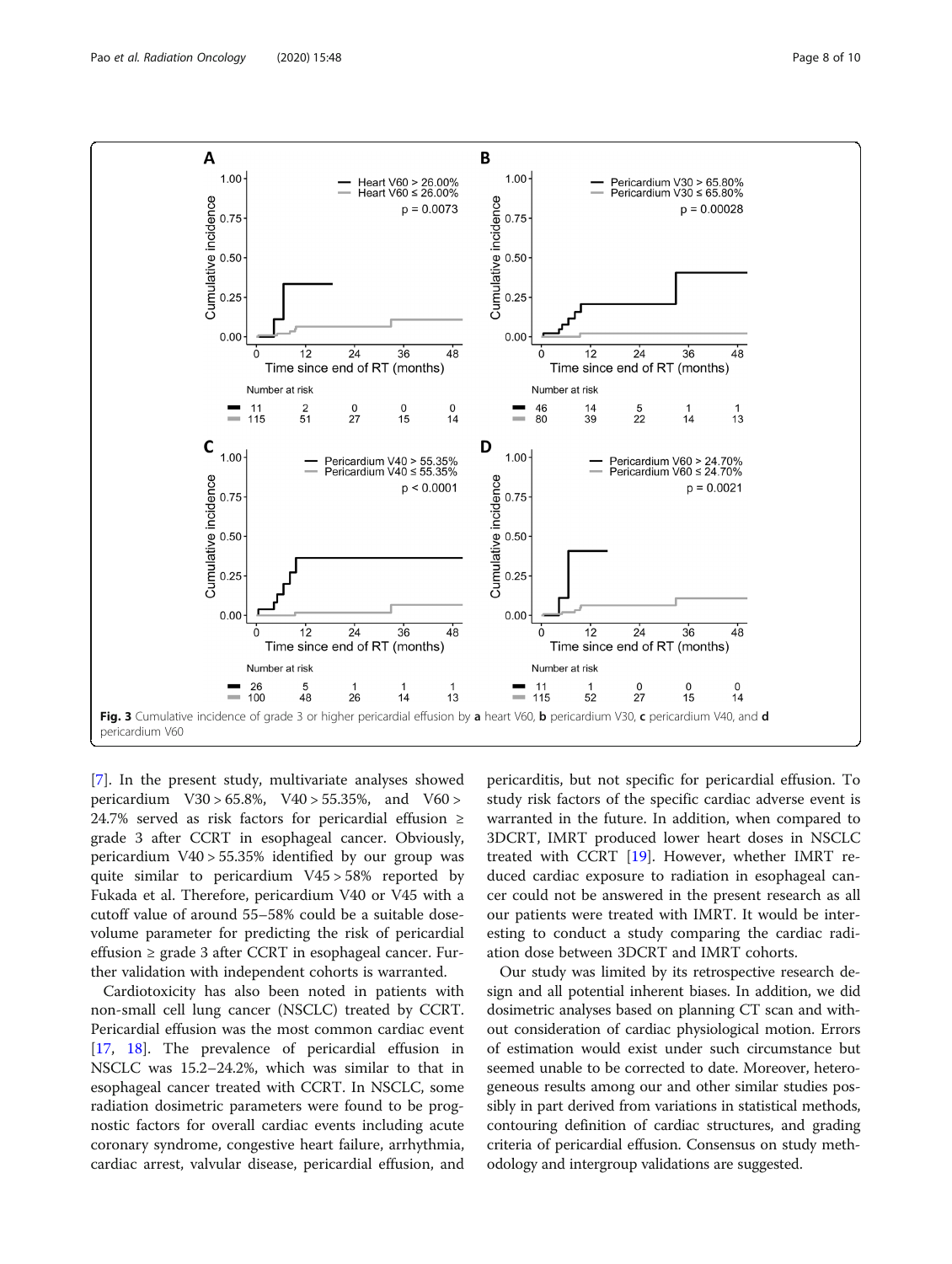# <span id="page-8-0"></span>Conclusions

We were the first to report the dose-volume parameters predicting the risk of pericardial effusion in esophageal cancer patients undergoing definitive concurrent chemotherapy and IMRT. After external validations, the identified parameters could be applied as constraints of IMRT in esophageal cancer.

# Supplementary information

Supplementary information accompanies this paper at [https://doi.org/10.](https://doi.org/10.1186/s13014-020-01498-3) [1186/s13014-020-01498-3](https://doi.org/10.1186/s13014-020-01498-3).

Additional file 1. Figure S1. Representative images of target volume delineation on (a) axial, (b) sagittal, and (c) coronal plane of simulation CT scan. GTVp (green), GTVn (yellow), CTV1 (red), and CTV2 (orange).

Additional file 2. Table S1. Summary of the Chemotherapy Regimens Additional file 3. Table S2. Multivariate Analysis of Clinical and Heart

Dose-volume Variables Associated with Pericardial Effusion of Any Grade Additional file 4. Table S3. Multivariate Analysis of Clinical and

Pericardium Dose-volume Variables Associated with Pericardial Effusion of Any Grade

Additional file 5. Table S4. Multivariate Analysis of Clinical and Dosevolume Variables Associated with Pericardial Effusion ≥ Grade 3

Additional file 6. Table S5. Clinical Information of 8 Patients with Pericardial Effusion ≥ Grade 3

Additional file 7. Figure S2. Representative images of pericardial effusion ≥ Grade 3 on (a) axial and (b) coronal plane of CT scan

#### Abbreviations

3DCRT: Three-dimensional conformal radiotherapy; CCRT: Concurrent chemoradiotherapy; CT: Computed tomography; CTV: Clinical target volume; GTV: Gross tumor volume; GTVn: Gross tumor volume of lymph nodes; GTVp: Gross tumor volume of the primary; IMRT: Intensity modulated radiotherapy; NSCLC: Non-small cell lung cancer; PTV: Planning target volume

#### Acknowledgements

Not applicable.

#### Authors' contributions

THP and FCL participated in the design. THP, WLC, WWL, YLT, and FCL participated in data collection. THP, NJC, CYL, and FCL participated in data analysis. All authors participated in data interpretation, drafting, and finalizing the report.

#### Funding

This work was supported by National Cheng Kung University Hospital of Taiwan [NCKUH-10902063 to FCL] and the Ministry of Science and Technology of Taiwan [MOST 105–2314-B-006-045-MY2 to FCL].

#### Availability of data and materials

The datasets used and/or analyzed during the current study are available from the corresponding author on reasonable request.

#### Ethics approval and consent to participate

This study was approved by the Institutional Review Board of National Cheng Kung University Hospital (reference number, A-ER-107-349). The informed consent was waived because of the retrospective nature of the study.

# Consent for publication

Not applicable.

# Competing interests

The authors declare that they have no competing interests.

### Author details

<sup>1</sup>Department of Radiation Oncology, National Cheng Kung University Hospital, College of Medicine, National Cheng Kung University, No.138, Sheng Li Road, Tainan 70456, Taiwan. <sup>2</sup>Department of Internal Medicine National Cheng Kung University Hospital, College of Medicine, National Cheng Kung University, Tainan, Taiwan. <sup>3</sup>National Institute of Cancer Research, National Health Research Institutes, Tainan, Taiwan. <sup>4</sup>Department of Diagnostic Radiology, National Cheng Kung University Hospital, College of Medicine, National Cheng Kung University, Tainan, Taiwan. <sup>5</sup>Department of Surgery, National Cheng Kung University Hospital, College of Medicine, National Cheng Kung University, Tainan, Taiwan.

# Received: 18 December 2019 Accepted: 18 February 2020 Published online: 27 February 2020

#### References

- 1. Bray F, Ferlay J, Soerjomataram I, Siegel RL, Torre LA, Jemal A. Global cancer statistics 2018: GLOBOCAN estimates of incidence and mortality worldwide for 36 cancers in 185 countries. CA Cancer J Clin. 2018;68(6):394–424.
- 2. Conroy T, Galais MP, Raoul JL, Bouche O, Gourgou-Bourgade S, Douillard JY, et al. Definitive chemoradiotherapy with FOLFOX versus fluorouracil and cisplatin in patients with oesophageal cancer (PRODIGE5/ACCORD17): final results of a randomised, phase 2/3 trial. Lancet Oncol. 2014;15(3):305–14.
- 3. Suntharalingam M, Winter K, Ilson D, Dicker AP, Kachnic L, Konski A, et al. Effect of the addition of Cetuximab to paclitaxel, Cisplatin, and radiation therapy for patients with esophageal Cancer: the NRG oncology RTOG 0436 phase 3 randomized clinical trial. JAMA Oncol. 2017;3(11):1520–8.
- 4. Ilson DH, van Hillegersberg R. Management of Patients with Adenocarcinoma or squamous Cancer of the esophagus. Gastroenterology. 2018;154(2):437–51.
- 5. Konski A, Li T, Christensen M, Cheng JD, Yu JQ, Crawford K, et al. Symptomatic cardiac toxicity is predicted by dosimetric and patient factors rather than changes in 18F-FDG PET determination of myocardial activity after chemoradiotherapy for esophageal cancer. Radiother Oncol. 2012; 104(1):72–7.
- 6. Beukema JC, van Luijk P, Widder J, Langendijk JA, Muijs CT. Is cardiac toxicity a relevant issue in the radiation treatment of esophageal cancer? Radiother Oncol. 2015;114(1):85–90.
- 7. Fukada J, Shigematsu N, Takeuchi H, Ohashi T, Saikawa Y, Takaishi H, et al. Symptomatic pericardial effusion after chemoradiation therapy in esophageal cancer patients. Int J Radiat Oncol Biol Phys. 2013;87(3):487–93.
- 8. Wei X, Liu HH, Tucker SL, Wang S, Mohan R, Cox JD, et al. Risk factors for pericardial effusion in inoperable esophageal cancer patients treated with definitive chemoradiation therapy. Int J Radiat Oncol Biol Phys. 2008;70(3): 707–14.
- 9. Hayashi Y, Iijima H, Isohashi F, Tsujii Y, Fujinaga T, Nagai K, et al. The heart's exposure to radiation increases the risk of cardiac toxicity after chemoradiotherapy for superficial esophageal cancer: a retrospective cohort study. BMC Cancer. 2019;19(1):195.
- 10. Tamari K, Isohashi F, Akino Y, Suzuki O, Seo Y, Yoshioka Y, et al. Risk factors for pericardial effusion in patients with stage I esophageal cancer treated with chemoradiotherapy. Anticancer Res. 2014;34(12):7389–93.
- 11. Ogino I, Watanabe S, Iwahashi N, Kosuge M, Sakamaki K, Kunisaki C, et al. Symptomatic radiation-induced cardiac disease in long-term survivors of esophageal cancer. Strahlenther Onkol. 2016;192(6):359–67.
- 12. Kato K, Muro K, Minashi K, Ohtsu A, Ishikura S, Boku N, et al. Phase II study of chemoradiotherapy with 5-fluorouracil and cisplatin for stage II-III esophageal squamous cell carcinoma: JCOG trial (JCOG 9906). Int J Radiat Oncol Biol Phys. 2011;81(3):684–90.
- 13. Morota M, Gomi K, Kozuka T, Chin K, Matsuura M, Oguchi M, et al. Late toxicity after definitive concurrent chemoradiotherapy for thoracic esophageal carcinoma. Int J Radiat Oncol Biol Phys. 2009;75(1):122–8.
- 14. Feng M, Moran JM, Koelling T, Chughtai A, Chan JL, Freedman L, et al. Development and validation of a heart atlas to study cardiac exposure to radiation following treatment for breast cancer. Int J Radiat Oncol Biol Phys. 2011;79(1):10–8.
- 15. Atlases for Organs at Risk (OARs) in Thoracic Radiation Therapy. Radiation Therapy Oncology Group (RTOG) 2011. https://www.rtog.org/LinkClick. aspx?fileticket=qlz0qMZXfQs%3d&tabid=361. Accessed 12 Nov 2018.
- 16. Takata N, Kataoka M, Hamamoto Y, Tsuruoka S, Kanzaki H, Uwatsu K, et al. Risk factors for pericardial effusion after chemoradiotherapy for thoracic